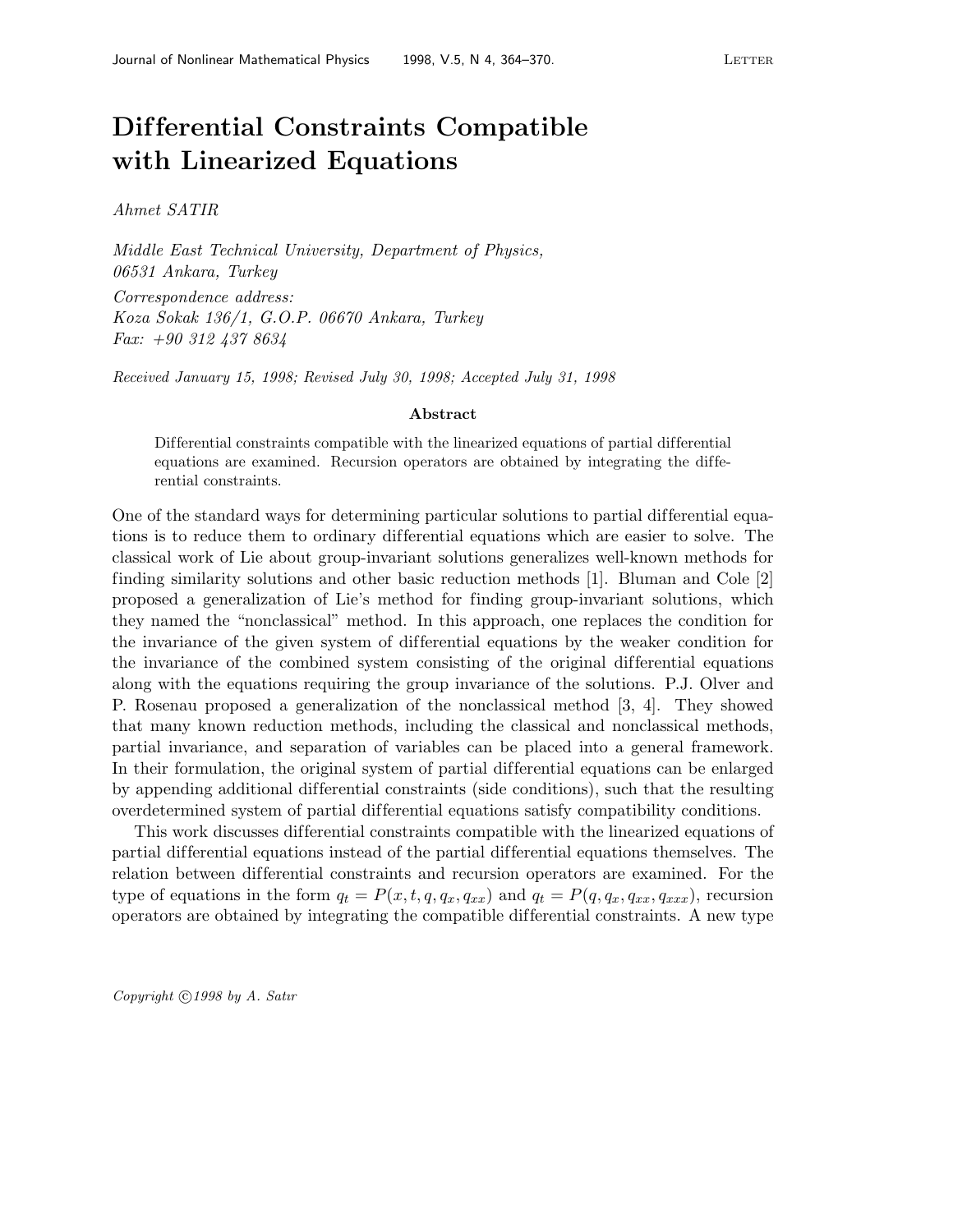of integrable equations, which are generalizations of the integrable equations of Fokas and Svinolupov, are given. Results are also compared with Fokas' generalized symmetry [5] and Mikhailov-Shabat-Sokolov's formal symmetry approaches [6, 7].

We can describe the differential constraint method for evolutionary equations [9]

$$
q_t = P(x, t, q, q_x, q_{xx}, \ldots) \tag{1}
$$

in the following way. First we linearize the given dif ferential equation. In other words, we replace q (and its derivatives) in (1) by  $q + \epsilon \Psi$  and differentiate both sides of the resulting expression with respect to  $\epsilon$  and take the limit  $\epsilon \to 0$ , i.e.,

$$
\Psi_t = D_P(\Psi) \tag{2}
$$

where  $D_P$  is the Fréchet derivative [1]. The equation above can also be written as

$$
\Psi_t = \sum_{i=0}^{N} P_i \Psi_i = \sum_{i=0}^{N} \frac{\partial P}{\partial q_i} \Psi_i
$$
\n(3)

where N is the order of differential equation,  $q_0 = q$ ,  $q_1 = q_x$ ,  $q_2 = q_{xx}$ ,  $\Psi_0 = \Psi$ ,  $\Psi_1 = \Psi_x$ ,  $\Psi_2 = \Psi_{xx}$ , and so on. In the classical symmetry approach, (2) is the main equation, where  $\Psi$  is the symmetry of the differential equation, which is a function of x, t,  $q_i$ .

The compatible differential constraint is

$$
H\Psi = 0,\t\t(4)
$$

where H depends on x, t,  $q_i$ . If its order (highest derivative in H) is N, then (4) may be written as

$$
\Psi_N = \sum_{i=0}^{(N-1)} A_i \Psi_i,
$$
\n(5)

where  $A_0, A_1, \ldots, A_{N-1}$  are functions of x, t,  $q_i$ . Compatibility of (5) and (2) is given by

$$
\Psi_{N,t} - \Psi_{t,N} = 0. \tag{6}
$$

Using  $(2)$  and  $(5)$ , rewlation  $(6)$  leads to

$$
\sum_{i=0}^{N-1} \Psi_i W_i = 0.
$$
\n(7)

Letting

$$
W_i = 0,\t\t(8)
$$

we obtain a system of partial differential equations among  $P_i$ ,  $A_i$  and their partial derivatives. The solution of this system will determine the differential constraint  $(4)$ , which can be integrated to give

$$
\Phi \Psi = 0,\tag{9}
$$

where  $\Phi$  is the recursion operator.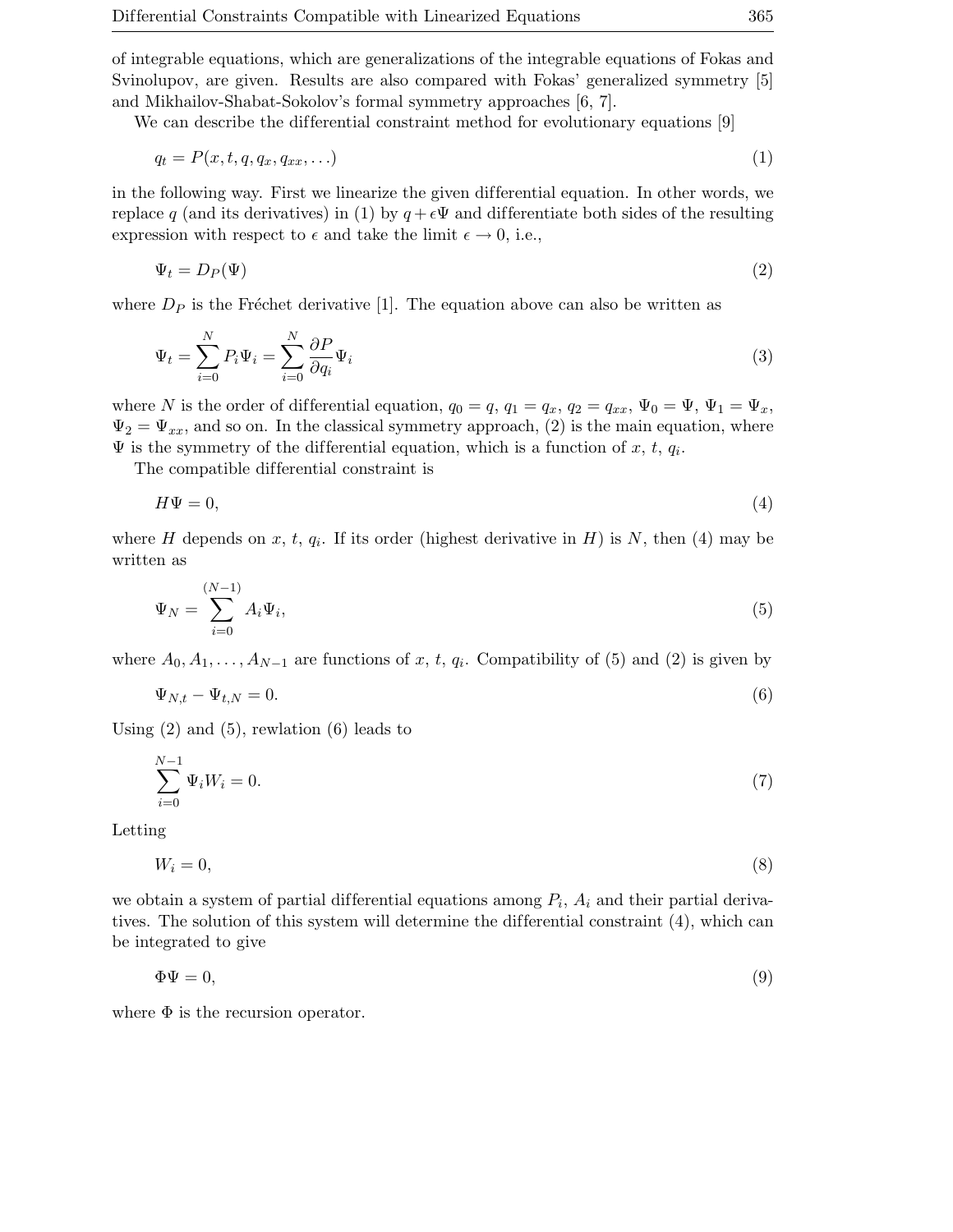Let us now consider differential equations of the following form

$$
q_t = f(x, t, q, q_x, q_{xx}). \tag{10}
$$

The linearized form of (10) can be given as

$$
\Psi_t = \gamma \Psi_{xx} + \alpha \Psi_x + \beta \Psi, \tag{11}
$$

where  $\alpha$ ,  $\beta$ ,  $\gamma$  are functions of x, t, q,  $q_x$ ,  $q_{xx}$ . We assume a differential constraint having the same order as (10) in the form

$$
\Psi_{xx} = A\Psi_x + B\Psi,\tag{12}
$$

where A and B are functions of x, t, q,  $q_x$ ,  $q_{xx}$ . The compatibility condition between (11) and (12) will give the following evolution equations

$$
A_t = \alpha_{xx} + \alpha_x A + \gamma_{xx} A + 2\gamma_x A_x + \gamma_x A^2 + 2\gamma_x B
$$
  
+2 $\beta_x$  +  $A_{xx}\gamma$  +  $A_x\alpha$  + 2 $A_x\gamma A$  + 2 $B_x\gamma$ , (13)

$$
B_t = 2\alpha_x B + \gamma_{xx} B + 2\gamma_x B_x + \gamma_x AB + \beta_{xx}
$$
  

$$
-\beta_x A + 2A_x \gamma B + B_{xx} \gamma + B_x \alpha.
$$
 (14)

The solutions of the system  $(13)$ – $(14)$  can be given with the linearized equation

$$
\Psi_t = \eta \Psi_{xx} + \left[\frac{2\eta r_{qq}}{r_q}q_x + 2\eta r + \eta_1\right] \Psi_x + \left[\frac{\eta \left(r_{qqq}r_q - r_{qq}^2\right)}{r_q^2}q_x^2 + 2\eta r_q q_x\right] \Psi,\tag{15}
$$

and compatible dif ferential constraint

$$
\Psi_{xx} = \left[ \frac{q_{xx}}{q_x} - \frac{q_x r_{qq}}{r_q} - r \right] \Psi_x + \left[ \frac{r q_{xx}}{q_x} - \frac{\left( r_{qqq} r_q - r_{qq}^2 \right) q_x^2}{r_q^2} - 2r_q q_x - r_x \right] \Psi. \tag{16}
$$

Here  $\eta$ ,  $\eta_1$  are function of x, t, and r is a function of x, t, q, such that they satisfy

$$
2r_x\eta + \eta_x r = 0, \qquad 2r_t\eta + \eta_t r = 0 \tag{17}
$$

$$
r_t - \frac{r}{4\eta} \left( -2\eta \eta_{xx} + \eta_x^2 - 2\eta_1 \eta_x + 4\eta \eta_{1,x} \right) = 0. \tag{18}
$$

It is interesting to note that in this classification the explicit time dependence is crucial for obtaining equations (17)–(18), which do not have any derivative with respect to q, although  $r$  depend explicitly on  $q$ . The differential constraint (16) can be integrated to give

$$
\Phi = D + \frac{r_{qq}q_x}{r_q} + r + q_x D^{-1} r_q + q_x D^{-1} \left( \frac{r_{qqx}r_q - r_{qq}r_{qx}}{r_q^2} \right),\tag{19}
$$

where  $(D^{-1}f)(x) = \int_0^x f(\zeta) d\zeta$ . Because of the last term in (19) and the explicit dependence of x and t on r,  $\Phi$ , as given by (19), is new recursion operator which is a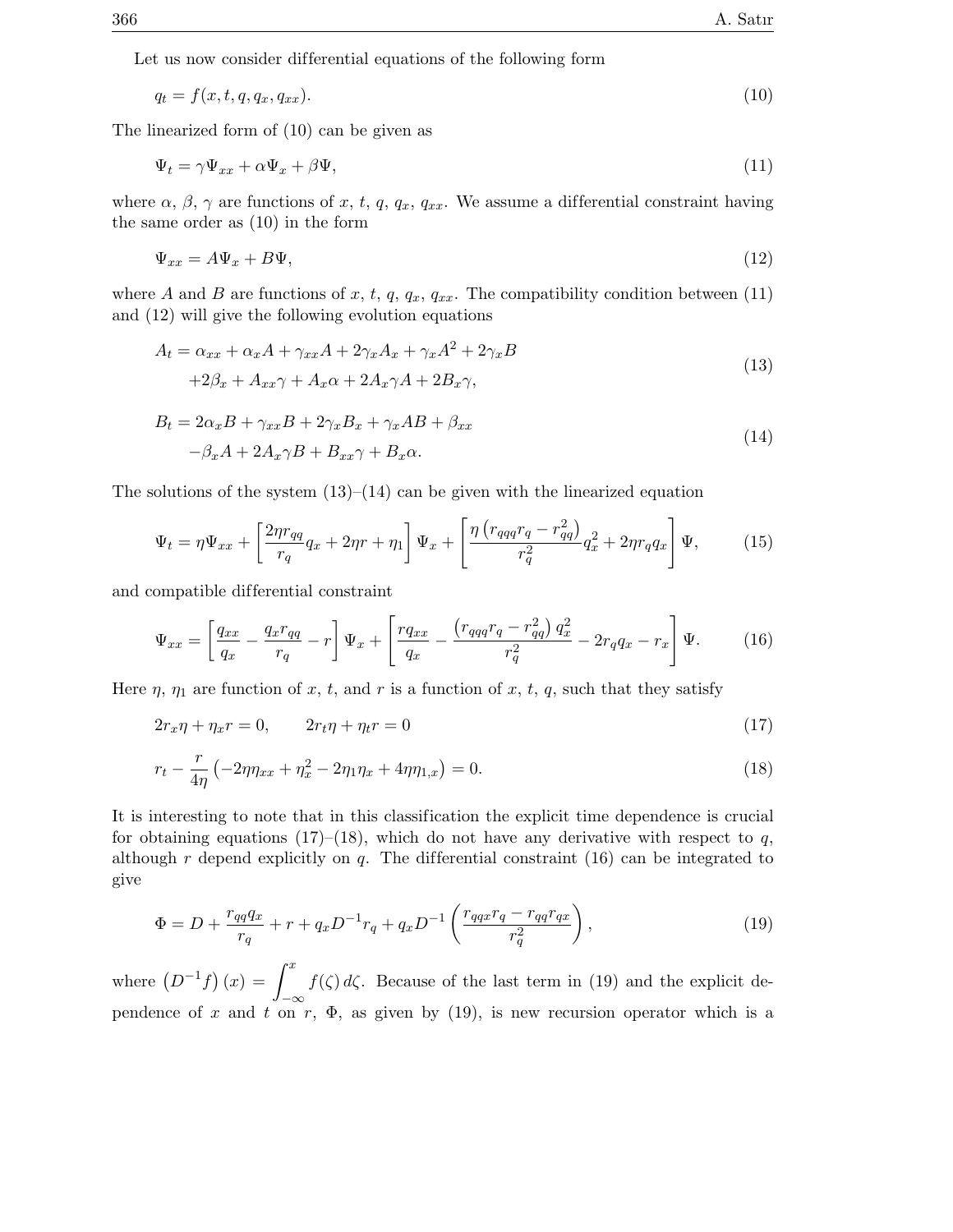generalization of the recursion operators obtained by Fokas [5] and Ibragimov-Shabat [10]. The new integrable equation takes the following form

$$
q_t = \eta q_{xx} + \frac{\eta r_{qq} q_x^2}{r_q} + (2\eta r + \eta_1) q_x.
$$
\n(20)

Although  $(20)$  looks like the integrable equations classified by Fokas  $[5]$ , they are different, because of the explicit x, t dependence of r,  $\eta$  and  $\eta_1$ , which are subject to conditions (17)–(18). Using transformation  $q(x,t) \rightarrow r(q(x,t), x, t)$  [5] one obtains

$$
r_t = \eta r_{xx} + (2\eta r + \eta_1) r_x - \eta (r_{q,x} q_x + r_{,xx}) - (2\eta r + \eta_1) r_{,x} + r_{,t},
$$
\n(21)

where  $r_{,x}$ ,  $r_{,t}$  denotes partial derivatives with respect to x, t. However, in the limit  $r(q, x, t) \rightarrow r(q)$ , we recover the equations classified by Fokas [5], Ibragimov-Shabat [10] and Olver [8]. Moreover, equations (21) are more general than the once obtained by Svinolupov [6], since he analyzed the case  $q_t = F(x, q, q_x, q_{xx})$ , in which there is no explicit time dependence. It is interesting to note that in the limit  $r(q, x, t) \rightarrow r(q, t)$  (using the conditions  $(17)–(18)$ , equation  $(20)$  will give Svinolupov's equation [6]

$$
q_t = \eta' q_{xx} + \frac{\eta' r_{qq} q_x^2}{r_q} + \left(2\eta' r - \frac{\eta'_t}{2\eta'} x + \epsilon\right) q_x,\tag{22}
$$

where  $\eta'$  and  $\epsilon$  are functions of t, and r is a function of q and t.

Equations (17) can be integrated to give  $\eta = \frac{a}{r^2}$ , where  $a = a(q)$ . Substitution of  $\eta$ in (18) will give

$$
ar_{xx}r - 2ar_x^2 + r_x\eta_1r^3 + \eta_{1,x}r^4 - r_tr^3 = 0.
$$
\n(23)

One particular solution can be given by solving the last two terms in the above equation. This case  $(r(q,t))$  corresponds to equation (22). Equation (23) is a coupled second order partial differential equation and the general solution can be given by the method of characteristics [11]. It is hoped that the general solution will appear in a future work.

Next, we consider differential equations of the following general form, which includes the KdV equation,

$$
q_t = P(q, q_x, q_{xx}, q_{xxx}).
$$
\n
$$
(24)
$$

The linearization of (24) takes the form

$$
\Psi_t = \alpha \Psi_{xxx} + \beta \Psi_{xx} + \gamma \Psi_x + \delta \Psi,
$$
\n(25)

where  $\alpha$ ,  $\beta$ ,  $\gamma$ ,  $\delta$  are functions of q,  $q_x$ ,  $q_{xx}$ ,  $q_{xxx}$ . We consider the differential constraint having the same order as (24), i.e.,

$$
\Psi_{xxx} = A\Psi_{xx} + B\Psi_x + C\Psi \tag{26}
$$

where A, B and C are functions of q,  $q_x$ ,  $q_{xx}$ ,  $q_{xx}$ . The compatibility will determine algebraic equations

$$
B = -\frac{2\alpha}{3\eta}, \qquad C = -\frac{1}{3\eta}(\alpha_x - 2\alpha A + 2\beta)
$$
\n(27)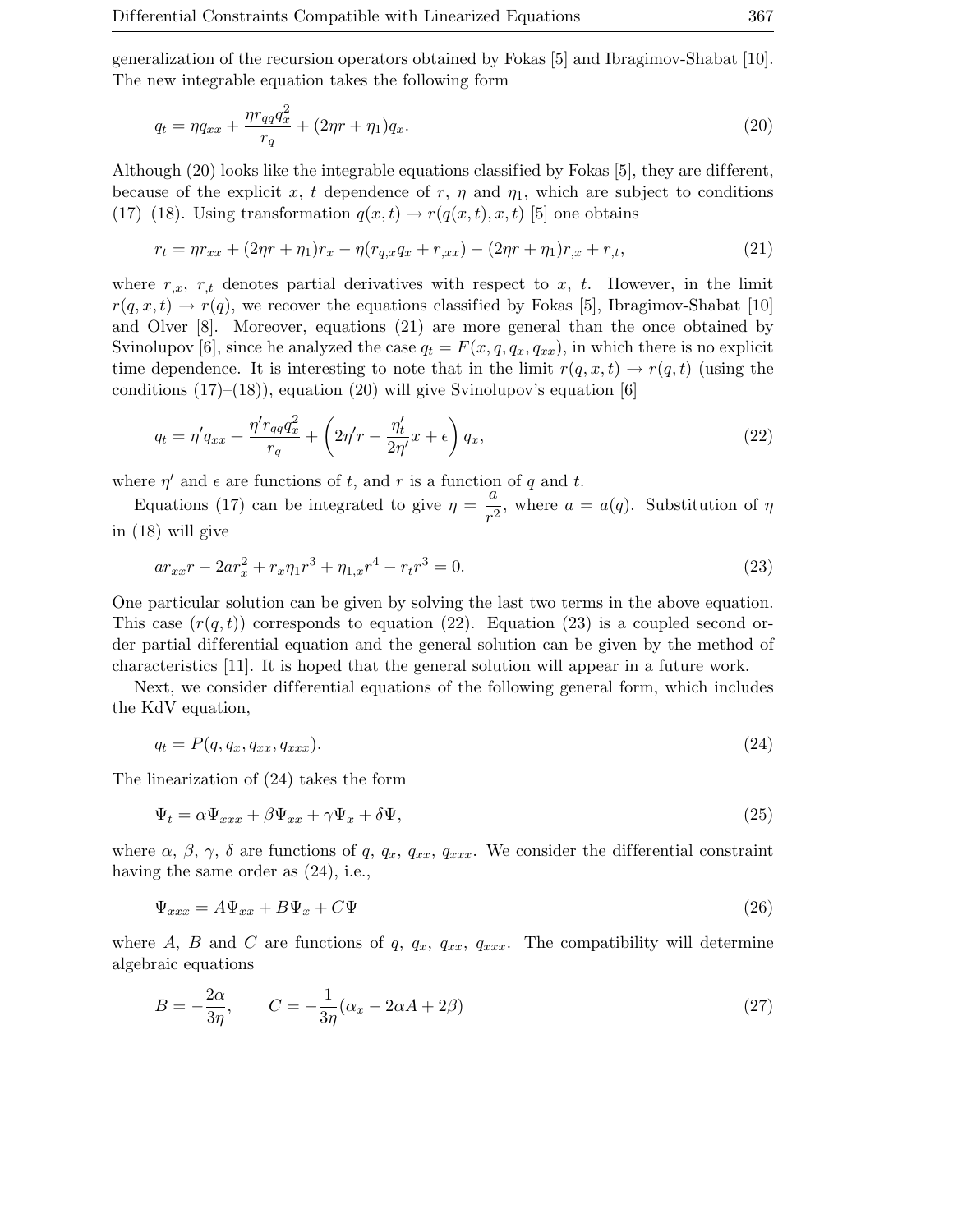and evolution equations

$$
A_t = \alpha_x A + \beta_x + A_{xxx}\eta + 3A_{xx}\eta A + 3A_x^2\eta + A_x\alpha + 3A_x\eta A^2,
$$
\n
$$
(28)
$$

$$
\alpha_t = \frac{1}{2} (2\alpha_{xxx}\eta - 3\alpha_{xx}\eta A - 3\alpha_x A_x \eta + 2\alpha_x \alpha -3\beta_{xx}\eta + 6\beta_x \eta A + 6A_x \beta \eta + 3\varepsilon_t \eta)
$$
\n(29)

$$
\beta_t = \frac{1}{4} (3\alpha_{xxx}\eta A - 6\alpha_{xx}\eta A^2 - 3\alpha_x A_{xx}\eta - 12\alpha_x A_x\eta A + 4\alpha_x\beta
$$
  
+ 
$$
\beta_{xxx}\eta - 6\beta_{xx}\eta A + 4\beta_x\alpha + 12\beta_x\eta A^2 + 6A_{xx}\beta\eta + 24A_x\beta\eta A),
$$
\n(30)

where  $\eta$  is constant and  $\epsilon$  is a function of t.

The linearized form of the first class is

$$
\Psi_t = \eta \Psi x x x + \left[\frac{\rho_1}{2} q_x^2 + \rho\right] \Psi_x + \rho_q q_x \Psi,
$$
\n(31)

with compatible differential constraint

$$
\Psi_{xxx} = \frac{q_{xx}}{q_x} \Psi_{xx} - \left[ \frac{\rho_1}{3\eta} q_x^2 + \frac{2\rho}{3\eta} \right] \Psi_x - \frac{-2\rho q_{xx} + 3\rho_q q_x^2}{3\eta q_x} \Psi,
$$
\n(32)

where  $\rho_1$  is constant and  $\rho$  is a function of q with the condition

$$
\rho_{qqq} + \frac{4\rho_1}{3\eta} \rho_q = 0. \tag{33}
$$

The recursion operator can be obtained by integrating (32). This leads to

$$
\Phi = D^2 + \frac{2\rho}{3\eta} + \frac{\rho_1}{3\eta}q_x^2 - \frac{\rho_1}{3\eta}q_x D^{-1}q_{xx} + \frac{q_x}{\eta} D^{-1}\rho_q.
$$
\n(34)

The integrable equation is in the form

$$
q_t = \eta q_{xxx} + \frac{\rho_1}{6} q_x^3 + \rho q_x. \tag{35}
$$

The second class is given by the linearized equation

$$
\Psi_t = \eta \Psi_{xxx} + \left[\epsilon_1 q_x^2 + 2\epsilon_1 \epsilon_2 q_x + 2\epsilon_3\right] \Psi \tag{36}
$$

with compatible differential constraint

$$
\Psi_{xxx} = \frac{q_{xx}}{q_x + \epsilon_2} \Psi_{xx} - \left[ \frac{\epsilon_1}{3\eta} q_x^2 + \frac{2\epsilon_1 \epsilon_2}{3\eta} q_x + \frac{2\epsilon_3}{3\eta} \right] \Psi_x - \frac{(\epsilon_2^2 \epsilon_1 - 2\epsilon_3) q_{xx}}{3\eta (q_x + \epsilon_2)} \Psi,
$$
\n(37)

where  $\epsilon_1$ ,  $\epsilon_2$ ,  $\epsilon_3$  are constants. The recursion operator can be obtained by integrating (37), which gives

$$
\Phi = D^2 + \frac{2\epsilon_3}{3\eta} + \frac{\epsilon_2}{3\eta}q_x^2 + \frac{2\epsilon_1\epsilon_2}{3\eta}q_x - \frac{\epsilon_1}{3\eta}(q_x + \epsilon_2)D^{-1}q_{xx}.
$$
\n(38)

The integrable equation is in the form

$$
q_t = \eta q_{xxx} + \frac{\epsilon_1}{6} q_x^3 + \frac{\epsilon_1 \epsilon_2}{2} q_x^2 + \epsilon_3 q_x. \tag{39}
$$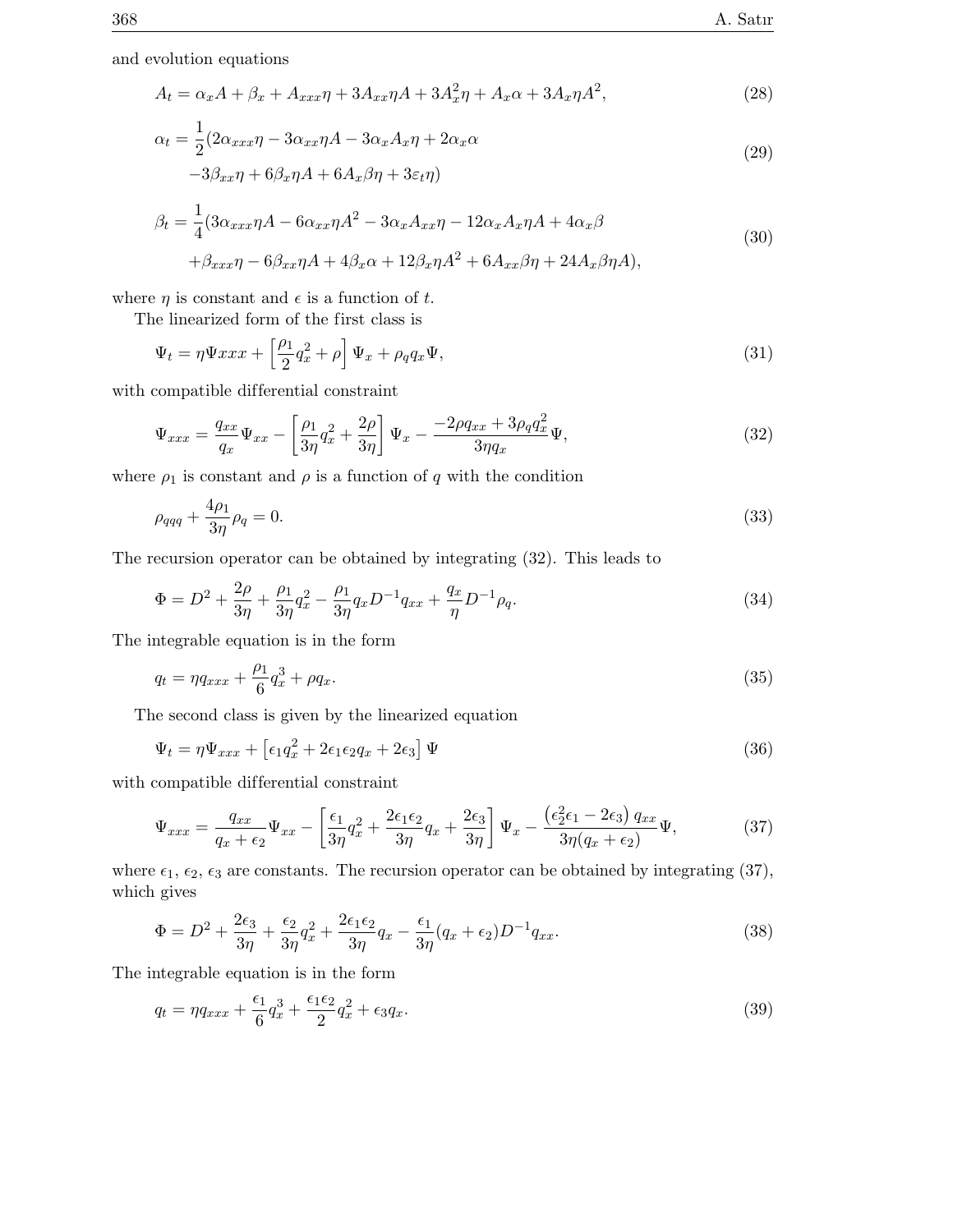Equations (35), (39) were classified by Fokas [5], Ibragimov-Shabat [10]. We obtained the recursion operators  $(34)$ ,  $(38)$  by integrating the differential constraints.

The third type of equation is given by the linearized equation

$$
\Psi_t = \lambda_5 \Psi_{xxx} + \frac{3}{2} \lambda_3 \lambda_5 \Psi_{xx} + \frac{3}{2} \lambda_4 \lambda_5 \Psi_x + \lambda_6 \Psi,
$$
\n(40)

and dif ferential constraint

$$
\Psi_{xxx} = \left[\frac{q_{xxx} + \lambda_1 q_{xx} + \lambda_2 q_x}{q_{xx} + \lambda_1 q_x + \lambda_2 q} - \lambda_3\right] \Psi_{xx}
$$
\n
$$
+ \left[\frac{\lambda_3 (q_{xxx} + \lambda_1 q_{xx} + \lambda_2 q_x)}{q_{xx} + \lambda_1 q_x + \lambda_2 q} - \lambda_4\right] \Psi_x + \frac{\lambda_4 (q_{xxx} + \lambda_1 q_{xx} + \lambda_2 q_x)}{q_{xx} + \lambda_1 q_x + \lambda_2 q} \Psi.
$$
\n(41)

The recursion operator is

$$
\Phi = D^2 + \lambda_3 D + \lambda_4. \tag{42}
$$

The integrable equation is given as

$$
q_t = \lambda_5 q_{xxx} + \frac{3}{2} \lambda_3 \lambda_5 q_{xx} + \frac{3}{2} \lambda_4 \lambda_5 q_x + \lambda_6 q,
$$
\n
$$
\tag{43}
$$

where  $\lambda_1$ ,  $\lambda_2$ ,  $\lambda_3$ ,  $\lambda_4$ ,  $\lambda_5$  and  $\lambda_6$  are constants. Note that Rabelo and Tanenblat also obtained linear equation using the classification method of pseudo-spherical surfaces with Gaussian curvature  $(-1)$  [12].

According to Fokas, an integrable equation has infinitely many generalized symmetries which are the solutions of (2). The existence of generalized symmetry manifest itself by the existence of an admissible Lie-Bäcklund operator. The existence of infinitely many symmetries is expressed by the existence of a recursion operator. There is a close relationship between Lie-Bäcklund operator and linearized equation [5]. Because, if Fokas' admissible Lie-Bäcklund operator is applied on the evolution equation, we obtain the Fréchet derivative of our differential equation under consideration or linearized form of our differential equation. Recursion operators, in our method, are obtained by the integration of the compatible dif ferential constraints.

Let us briefly recall Olver-Fokas symmetry approach and the differential constraint test:

Olver-Fokas symmetry test: The equation  $q_t = P[q]$  is integrable if there exists infinitely many non-Lie point symmetries, or equivalently, one non-Lie point symmetry and a recursion operator. The recursion operator and the time-independent part of the linearized differential equation form a Lax pair  $\Re_t + [\Re, D_P] = 0$ .

Differential constraint test: The equation  $q_t = P[q]$  is integrable if there exists a differential constraint  $H\Psi = 0$ , such that it is compatible with the linearized equation  $\Psi_t = D_P(\Psi)$ . The compatibility condition is  $H_t + [H, D_P] = 0$ .

There are several methods to examine the integrability of nonlinear partial differential equations [13], although in two dimensions most of these methods imply each other. Infinite sets of conservation laws, infinite number of symmetries, and the bi-Hamiltonian